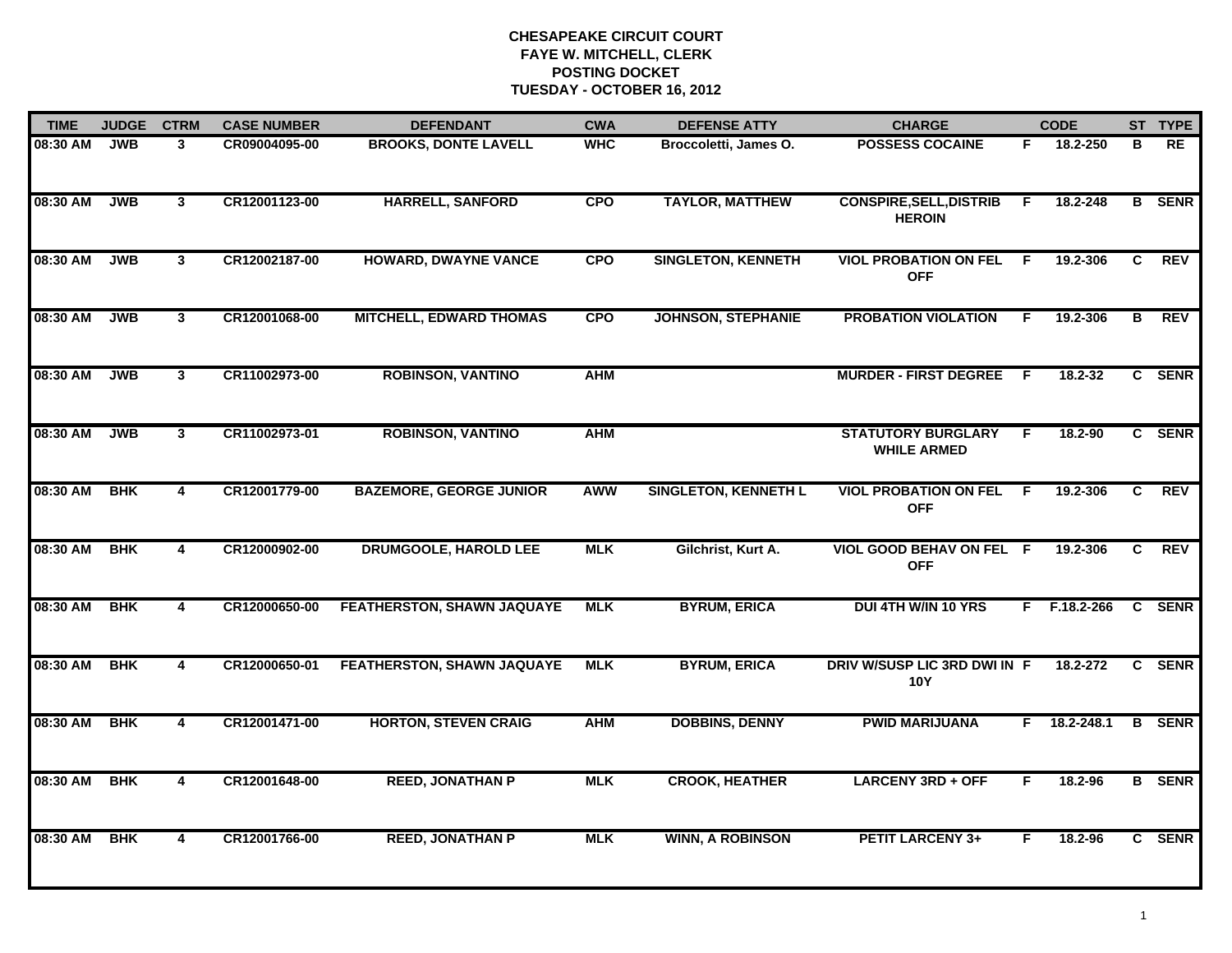| <b>TIME</b>   | <b>JUDGE</b> | <b>CTRM</b>    | <b>CASE NUMBER</b> | <b>DEFENDANT</b>                   | <b>CWA</b>     | <b>DEFENSE ATTY</b>       | <b>CHARGE</b>                              |     | <b>CODE</b>    |                | ST TYPE       |
|---------------|--------------|----------------|--------------------|------------------------------------|----------------|---------------------------|--------------------------------------------|-----|----------------|----------------|---------------|
| 08:30 AM MATA |              | 5.             | CR10000210-03      | <b>JAMES, RICKY EUGENE</b>         | <b>ASA</b>     | <b>IRELAND, ELIZABETH</b> | <b>PROBATION VIOLATION</b>                 | F.  | 19.2-306       | C              | <b>REV</b>    |
| 08:30 AM MATA |              | 5              | CR10003238-01      | <b>KNIGHT, ANTHONY JEROME</b>      | <b>ASA</b>     | <b>IRELAND, ELIZABETH</b> | <b>VIOL PROBATION ON FEL</b><br><b>OFF</b> | - F | 19.2-306       | C              | REV           |
| 08:30 AM MATA |              | 5              | CR01A02431-01      | <b>NIXON, MICHAEL JERMAINE</b>     | <b>SNS</b>     | <b>RICHARD BUYRN</b>      | <b>PROBATION VIOLATION</b>                 | F   | 19.2-306       |                | C MOPT        |
| 08:30 AM MATA |              | 5              | CR01A02468-01      | <b>NIXON, MICHAEL JERMAINE</b>     | S <sub>N</sub> | <b>RICHARD BUYRN</b>      | <b>PROBATION VIOLATION</b>                 | F.  | 19.2-306       |                | C MOPT        |
| 08:30 AM MATA |              | 5              | CR01A03006-01      | <b>NIXON, MICHAEL JERMAINE</b>     | S <sub>N</sub> | <b>RICHARD BUYRN</b>      | <b>PROBATION VIOLATION</b>                 | F.  | 19.2-306       |                | C MOPT        |
| 08:30 AM      | <b>RDS</b>   | 6              | CR12001722-00      | <b>HARDY, LABREON LAVELLE</b>      | <b>AWW</b>     | <b>WINN, A ROBINSON</b>   | <b>POSSESS COCAINE</b>                     | F.  | 18.2-250       |                | <b>B</b> SENR |
| 08:30 AM      | <b>RDS</b>   | 6              | CR12000440-01      | <b>KELLY, JESSICA NOEL</b>         | <b>PLC</b>     | Stowe, Randolph D.        | <b>VIOL PROBATION ON FEL</b><br><b>OFF</b> | E   | 19.2-306       | $\overline{c}$ | <b>REV</b>    |
| 08:30 AM      | <b>RDS</b>   | 6              | CR12001054-00      | <b>RICH, FRANK STERLING</b>        | <b>AWW</b>     | <b>SWARTZ, JEFFREY A</b>  | <b>PWID MARIJUANA</b>                      |     | $F$ 18.2-248.1 |                | <b>B</b> SENR |
| 08:30 AM      | <b>RDS</b>   | 6              | CR11000998-00      | <b>WAYMON, ANGELO MAURICE</b>      | <b>KAP</b>     | <b>JOHNSON, STEPHANIE</b> | <b>VIOL PROBATION ON FEL</b><br><b>OFF</b> | -F  | 19.2-306       | C              | <b>REV</b>    |
| 08:30 AM      | <b>RDS</b>   | 6              | CR10000392-01      | <b>WHITE, GARY ALLEN</b>           | <b>AWW</b>     | <b>MASON, SHARON B</b>    | <b>VIOL PROBATION ON FEL</b><br><b>OFF</b> | - F | 19.2-306       | C.             | <b>REV</b>    |
| 09:30 AM MATA |              | $\overline{2}$ | CR12002448-00      | <b>BISSETTE-WEAVER, TAMMY LYNN</b> | <b>PLC</b>     |                           | <b>GRAND LARCENY: AUTO</b><br><b>THEFT</b> | F.  | 18.2-95        |                | <b>B</b> ADAT |
| 09:30 AM      | <b>MATA</b>  | $\overline{2}$ | CR12001994-00      | <b>BROWN, KATHLEEN</b>             | <b>PLC</b>     | Jones, David L.           | <b>POSSESSION OF</b><br><b>MARIJUANA</b>   |     | M 18.2-250.1   | s              | <b>TBS</b>    |
| 09:30 AM      | <b>MATA</b>  | $\mathbf{2}$   | CR11002603-03      | <b>GALLOP, WESLEY THOMAS</b>       | <b>DJH</b>     | <b>GIVANDO, STEPHEN</b>   | <b>SUSP O/L</b>                            |     | M B.46.2-301   | B              | <b>TBS</b>    |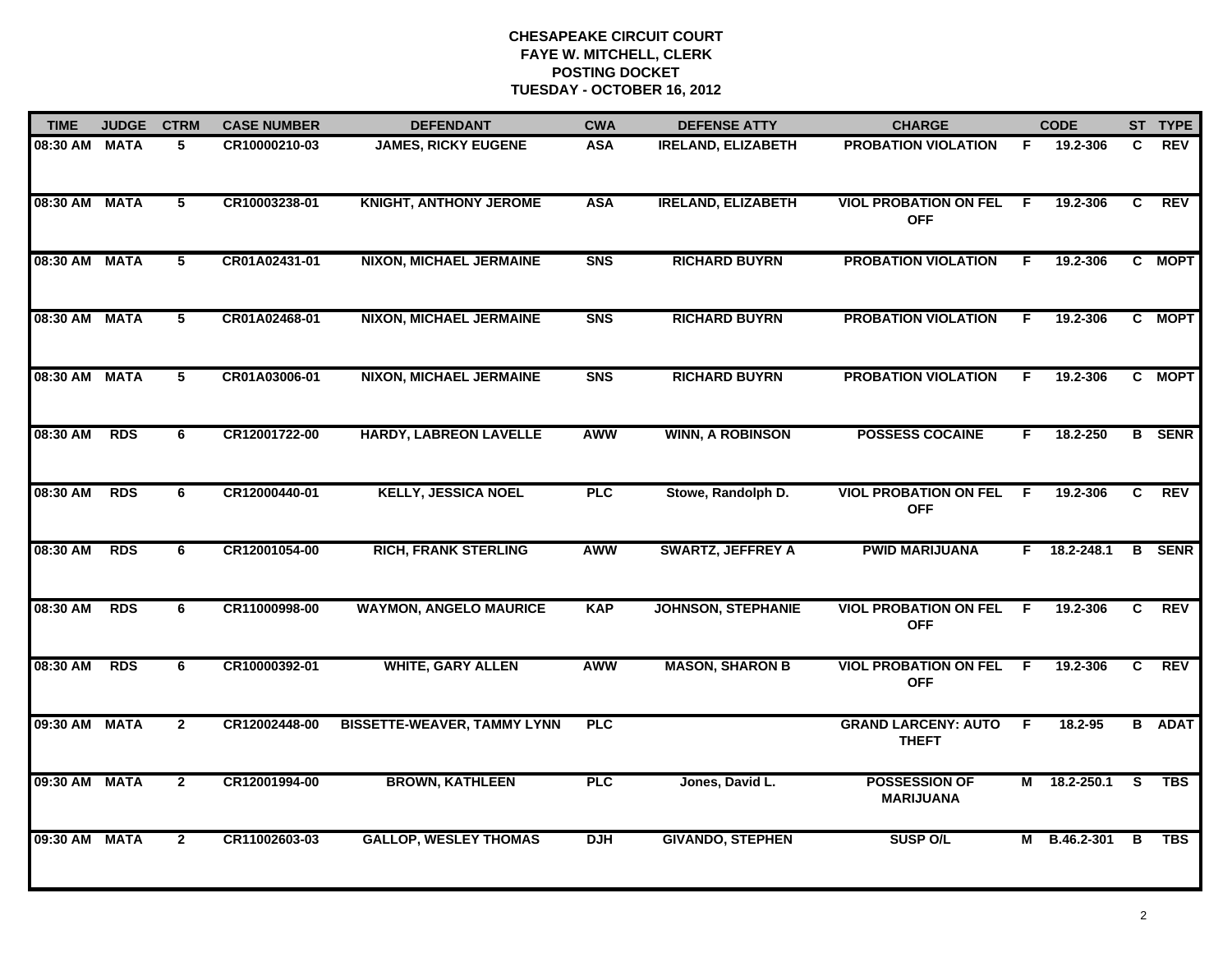| <b>TIME</b>   | <b>JUDGE</b> | <b>CTRM</b>             | <b>CASE NUMBER</b> | <b>DEFENDANT</b>                | <b>CWA</b> | <b>DEFENSE ATTY</b>      | <b>CHARGE</b>                                     |                | <b>CODE</b>           |   | ST TYPE       |
|---------------|--------------|-------------------------|--------------------|---------------------------------|------------|--------------------------|---------------------------------------------------|----------------|-----------------------|---|---------------|
| 09:30 AM MATA |              | $\mathbf{2}$            | CR11002603-03      | <b>GALLOP, WESLEY THOMAS</b>    | <b>DJH</b> | <b>GIVANDO, STEPHEN</b>  | <b>SUSP O/L</b>                                   |                | M B.46.2-301          | в | <b>WC</b>     |
| 09:30 AM      | <b>MATA</b>  | $\overline{2}$          | CR11002603-00      | <b>GALLOP, WESLEY THOMAS</b>    | <b>DJH</b> | <b>GIVANDO, STEPHEN</b>  | MANUF/DISTRB SCH I/ II 2ND F<br><b>OFF</b>        |                | 18.2-248              | в | <b>TBS</b>    |
| 09:30 AM MATA |              | $\mathbf{2}$            | CR11002603-00      | <b>GALLOP, WESLEY THOMAS</b>    | <b>DJH</b> | <b>GIVANDO, STEPHEN</b>  | <b>MANUF/DISTRB SCH I/ II 2ND F</b><br><b>OFF</b> |                | 18.2-248              | в | <b>WC</b>     |
| 09:30 AM      | <b>MATA</b>  | $\mathbf{2}$            | CR12002622-01      | <b>JOHNSON, LISA FARA</b>       | <b>AEP</b> | <b>WOODS, MICHAEL</b>    | <b>REFUSAL-3RD</b>                                |                | M B.18.2-268.3 B ADAT |   |               |
| 09:30 AM      | <b>MATA</b>  | $\mathbf{2}$            | CR12002622-00      | <b>JOHNSON, LISA FARA</b>       | <b>AEP</b> | <b>WOODS, MICHAEL</b>    | <b>DUI-3RD</b>                                    |                | F C.18.2-266          |   | <b>B</b> ADAT |
| 09:30 AM MATA |              | $\mathbf{2}$            | CR12001173-04      | <b>TAYLOR, JENNIFER</b>         | <b>CRG</b> |                          | ATT OBTAIN \$/PROP FALSE F<br><b>PRET</b>         |                | 18.2-178              |   | <b>B</b> ADAT |
| 09:30 AM      | <b>MATA</b>  | $\overline{2}$          | CR12001173-00      | <b>TAYLOR, JENNIFER</b>         | <b>CRG</b> |                          | <b>CREDIT CARD THEFT</b>                          | F.             | 18.2-192              |   | <b>B</b> ADAT |
| 09:30 AM MATA |              | $\overline{2}$          | CR12001173-02      | <b>TAYLOR, JENNIFER</b>         | <b>CRG</b> |                          | ATT CREDIT CARD FRAUD F                           |                | 18.2-195              |   | <b>B</b> ADAT |
| 09:30 AM      | <b>MATA</b>  | $\mathbf{2}$            | CR12001173-01      | <b>TAYLOR, JENNIFER</b>         | CRG        |                          | <b>OBTAIN IDENTIFYING INFO- F</b><br><b>FEL</b>   |                | 18.2-186.3            |   | <b>B</b> ADAT |
| 09:30 AM MATA |              | $\overline{2}$          | CR12001173-03      | <b>TAYLOR, JENNIFER</b>         | <b>CRG</b> |                          | <b>CREDIT CARD THEFT</b>                          | F.             | 18.2-192              |   | <b>B</b> ADAT |
| 09:30 AM      | <b>MATA</b>  | $\mathbf{2}$            | CR11000387-01      | <b>WILLIAMS, KEVIN LEANDREW</b> |            |                          | <b>VIOL PROBATION ON FEL</b><br><b>OFF</b>        | - F            | 19.2-306              | C | <b>ADAT</b>   |
| 10:00 AM      | <b>JWB</b>   | $\overline{\mathbf{3}}$ | CR12001517-00      | <b>DIXON, RAY</b>               | <b>KAP</b> | <b>HAMLETT, BENJAMIN</b> | <b>ASSAULT &amp; BATTER</b>                       | $\overline{M}$ | 18.2-57               |   | S TRYL        |
| 10:00 AM      | <b>BHK</b>   | 4                       | CR12002351-00      | <b>ANDERSON, SHELLIE</b>        | <b>AHM</b> | <b>KARLE, KIMBERLY</b>   | <b>FAIL TO RETURN RENTAL</b><br><b>PROPERTY</b>   | F.             | 18.2-117              |   | <b>B</b> TRYL |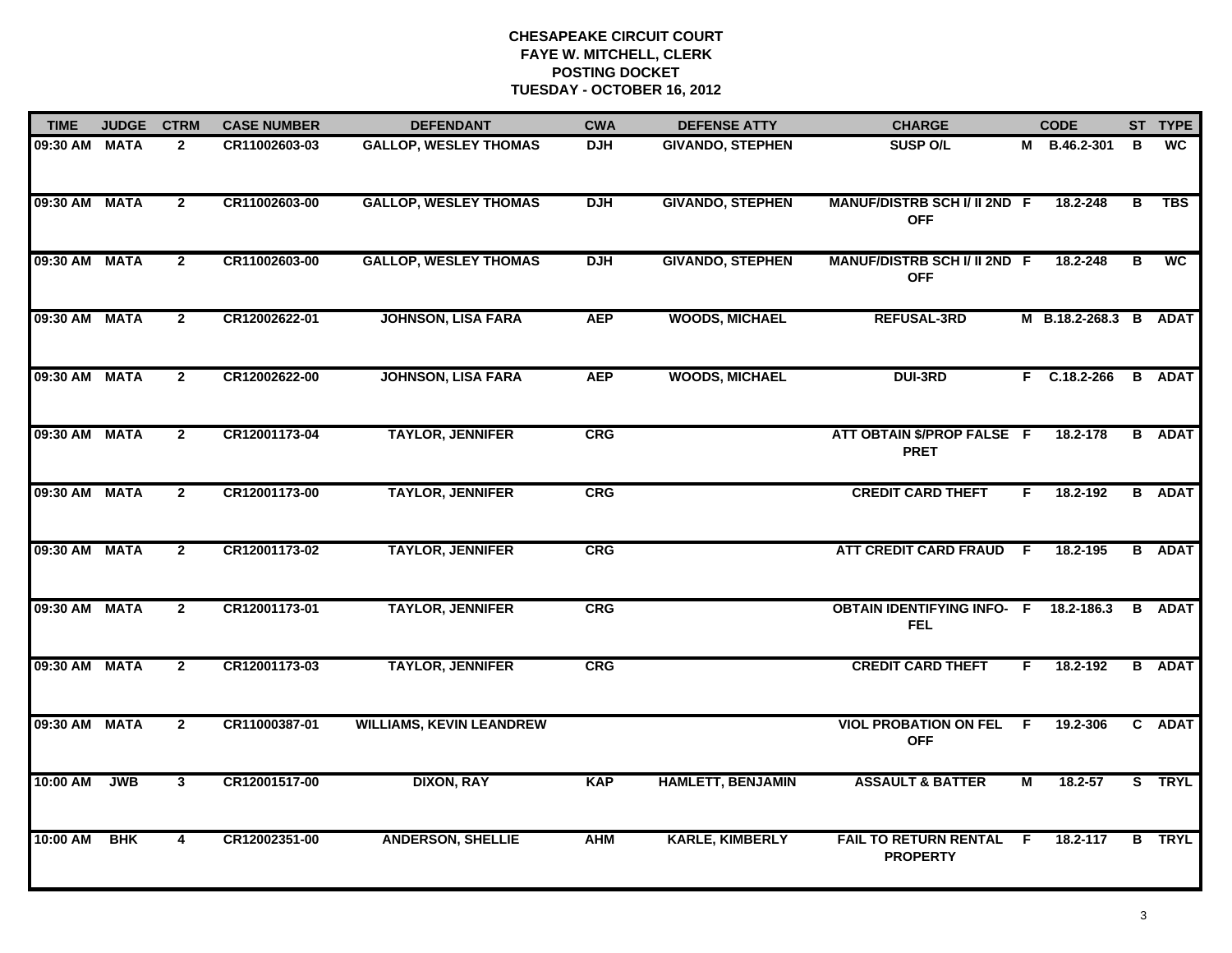| <b>TIME</b>   | <b>JUDGE</b> | <b>CTRM</b>             | <b>CASE NUMBER</b> | <b>DEFENDANT</b>               | <b>CWA</b> | <b>DEFENSE ATTY</b>       | <b>CHARGE</b>                                   |     | <b>CODE</b>          |   | ST TYPE       |
|---------------|--------------|-------------------------|--------------------|--------------------------------|------------|---------------------------|-------------------------------------------------|-----|----------------------|---|---------------|
| 10:00 AM      | <b>BHK</b>   | 4                       | CR12002353-00      | <b>DWUYE, SHARON DENISE</b>    | <b>MLK</b> | <b>KARLE, KIMBERLY</b>    | <b>UNLAWFUL WOUNDING</b>                        | F.  | 18.2-51              |   | <b>B</b> TRYL |
| 10:00 AM      | BHK          | $\overline{\mathbf{4}}$ | CR12002255-00      | HILL, JESSICA JUANITA          | <b>AWW</b> | <b>CRONIN, ERIC</b>       | <b>MALICIOUS WOUNDING</b>                       | F.  | $18.2 - 51$          |   | C TRYL        |
| 10:00 AM      | <b>BHK</b>   | 4                       | CR12001584-00      | <b>VAUGHAN, KEYON SHAKEEN</b>  | <b>AHM</b> | <b>TAYLOR, MATTHEW</b>    | <b>GRAND LARCENY</b>                            | F.  | 18.2-95              | В | <b>MOT</b>    |
| 10:00 AM      | <b>BHK</b>   | 4                       | CR12001584-01      | <b>VAUGHAN, KEYON SHAKEEN</b>  | <b>AHM</b> | <b>TAYLOR, MATTHEW</b>    | <b>DAMAGE PROPERTY</b>                          | F.  | 18.2-137             | В | МОТ           |
| 10:00 AM      | <b>MATA</b>  | 5                       | CR12002111-01      | <b>BARNES, JOSHUA A</b>        | <b>ASA</b> | <b>BARLOW, JASON</b>      | <b>POSSESS ALPRAZOLAM</b>                       | м   | 18.2-250             |   | <b>B</b> TRYL |
| 10:00 AM MATA |              | 5                       | CR12002111-00      | <b>BARNES, JOSHUA ADAM</b>     | <b>ASA</b> | <b>BARLOW, JASON</b>      | <b>PWID AMPHETAMINE</b>                         | F.  | 18.2-248             |   | <b>B</b> TRYL |
| 10:00 AM MATA |              | 5                       | CR09001639-00      | <b>BARNETT, RICHARD ANDREW</b> | <b>MSI</b> | <b>A SHILLINGS</b>        | <b>DWI 3RD OFF</b>                              |     | $F$ C.18.2-266       | В | <b>ROL</b>    |
| 10:00 AM MATA |              | 5                       | CR12002019-00      | <b>COOPER, RUBY</b>            | <b>DAW</b> | <b>JONES, DAVID</b>       | <b>PERJURY</b>                                  | F.  | 18.2-434             | B | C             |
| 10:00 AM      | <b>MATA</b>  | 5                       | CR12002019-01      | <b>COOPER, RUBY</b>            | <b>DAW</b> | <b>JONES, DAVID</b>       | <b>PERJURY</b>                                  | F.  | $18.2 - 434$         | в | C             |
| 10:00 AM      | <b>MATA</b>  | 5                       | CR12002169-00      | <b>KIMBLE, OLIVER T</b>        | <b>MSI</b> | <b>ROSENBERG, MICHAEL</b> | <b>POSS.OF CONTROLLED</b><br><b>SUBSTANCE</b>   | F.  | 18.2-250             |   | <b>B</b> PLEA |
| 10:00 AM MATA |              | 5                       | CR12001997-00      | <b>KUYKENDALL, ADAM</b>        | <b>MSI</b> | <b>WINN, A ROBINSON</b>   | <b>MANUFACTURE</b><br><b>METHAMPHETAMINE</b>    |     | F 18.2-248.03 B PLEA |   |               |
| 10:00 AM MATA |              | $\overline{5}$          | CR10001400-00      | <b>MANLEY, RONALD</b>          | <b>WHC</b> | <b>CRONIN, ERIC T</b>     | <b>OBTAIN MONEY BY FALSE</b><br><b>PRETENSE</b> | - F | 18.2-178             | C | C             |
| 10:00 AM MATA |              | 5                       | CR10001400-01      | <b>MANLEY, RONALD</b>          | <b>WHC</b> | <b>CRONIN, ERIC T</b>     | <b>FORGE CHECK</b>                              | F.  | 18.2-172             | C | C.            |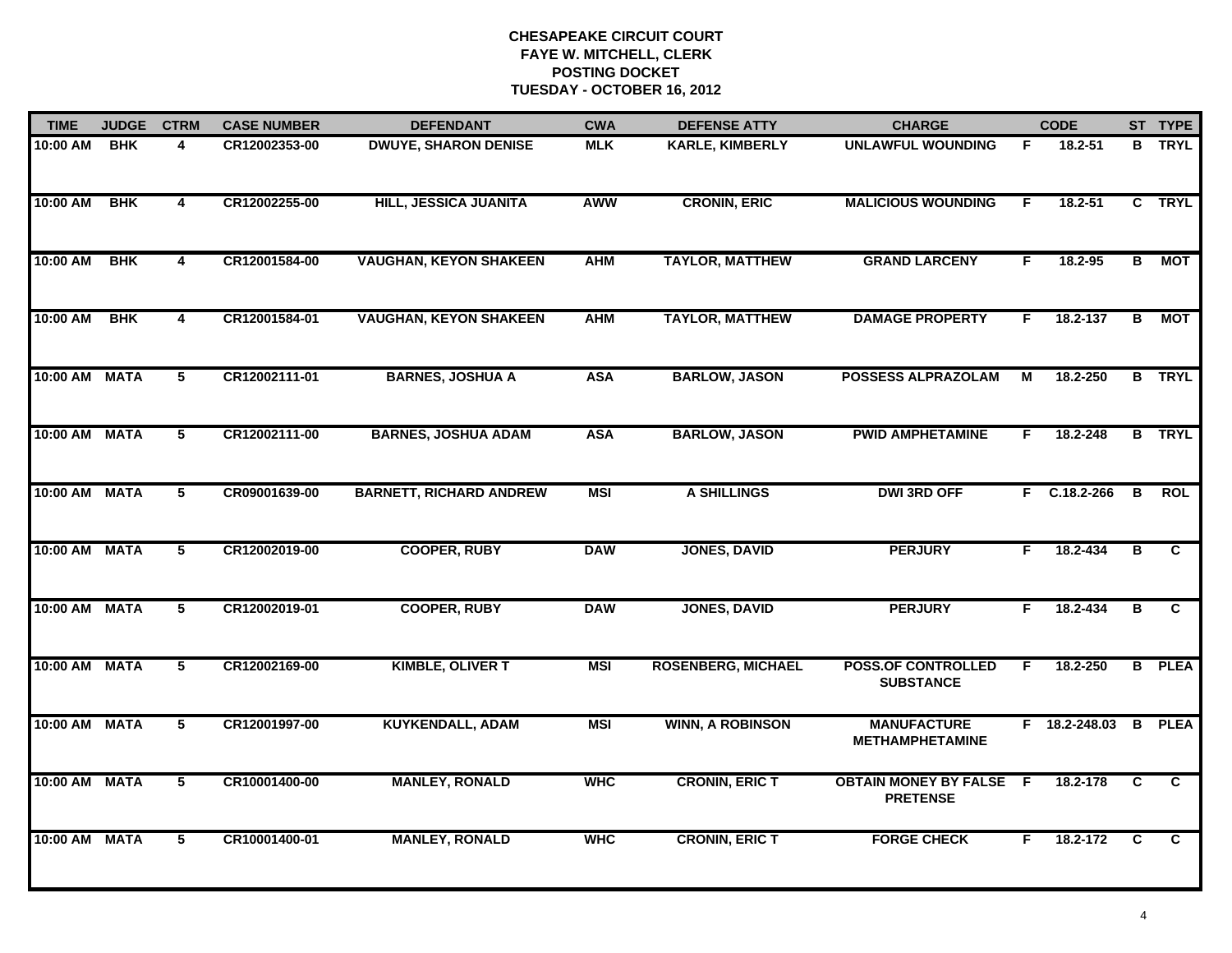| <b>TIME</b> | <b>JUDGE</b> | <b>CTRM</b> | <b>CASE NUMBER</b> | <b>DEFENDANT</b>                         | <b>CWA</b> | <b>DEFENSE ATTY</b>     | <b>CHARGE</b>                                 |    | <b>CODE</b> |    | ST TYPE     |
|-------------|--------------|-------------|--------------------|------------------------------------------|------------|-------------------------|-----------------------------------------------|----|-------------|----|-------------|
| 10:00 AM    | <b>MATA</b>  | 5           | CR10001400-02      | <b>MANLEY, RONALD</b>                    | <b>WHC</b> | <b>CRONIN, ERIC T</b>   | <b>FORGE CHECK</b>                            | F. | 18.2-172    | C  | C.          |
| 10:00 AM    | <b>MATA</b>  | 5           | CR12001421-02      | <b>SCHACKELFORD, GEORGE A; JR</b>        | <b>CPO</b> | <b>TITTER, JENNIFER</b> | <b>POSS MARIJUANA</b>                         | M  | 18.2-250.1  | B  | <b>MOT</b>  |
| 10:00 AM    | <b>MATA</b>  | 5.          | CR12001421-00      | <b>SCHACKELFORD, GEORGE AVERY;</b><br>JR | <b>CPO</b> | <b>TITTER, JENNIFER</b> | <b>POSSESS OXYCODONE</b>                      | F. | 18.2-250    | в  | MOT         |
| 10:00 AM    | <b>MATA</b>  | 5.          | CR12001421-01      | <b>SCHACKELFORD, GEORGE AVERY;</b><br>JR | <b>CPO</b> | <b>TITTER, JENNIFER</b> | <b>POSSESS</b><br><b>FIREARM/POSSESS DRUG</b> | E  | 18.2-308.4  | в  | MOT         |
| 10:00 AM    | <b>MATA</b>  | 5.          | CR12002357-00      | <b>SNELL, BRITTNEY LYNN</b>              | <b>ASA</b> | <b>TAYLOR, MATTHEW</b>  | PETIT LARCENY CONVICTED F<br>$2+$             |    | 18.2-96     | C. | <b>BOND</b> |
| 10:00 AM    | <b>MATA</b>  | 5.          | CR12002357-01      | <b>SNELL, BRITTNEY LYNN</b>              | <b>ASA</b> | <b>TAYLOR, MATTHEW</b>  | POSS OF SCH I/II                              | F. | 18.2-250    | C. | <b>BOND</b> |
| 10:00 AM    | <b>RDS</b>   | 6           | CR12000669-00      | <b>WHITEHURST, CINDY LYNN</b>            | <b>ASA</b> | <b>KARLE, KIMBERLY</b>  | <b>DISTRIBUTE COCAINE - 3RD F</b><br>$+$ OFF  |    | 18.2-248    | в  | <b>TRYL</b> |